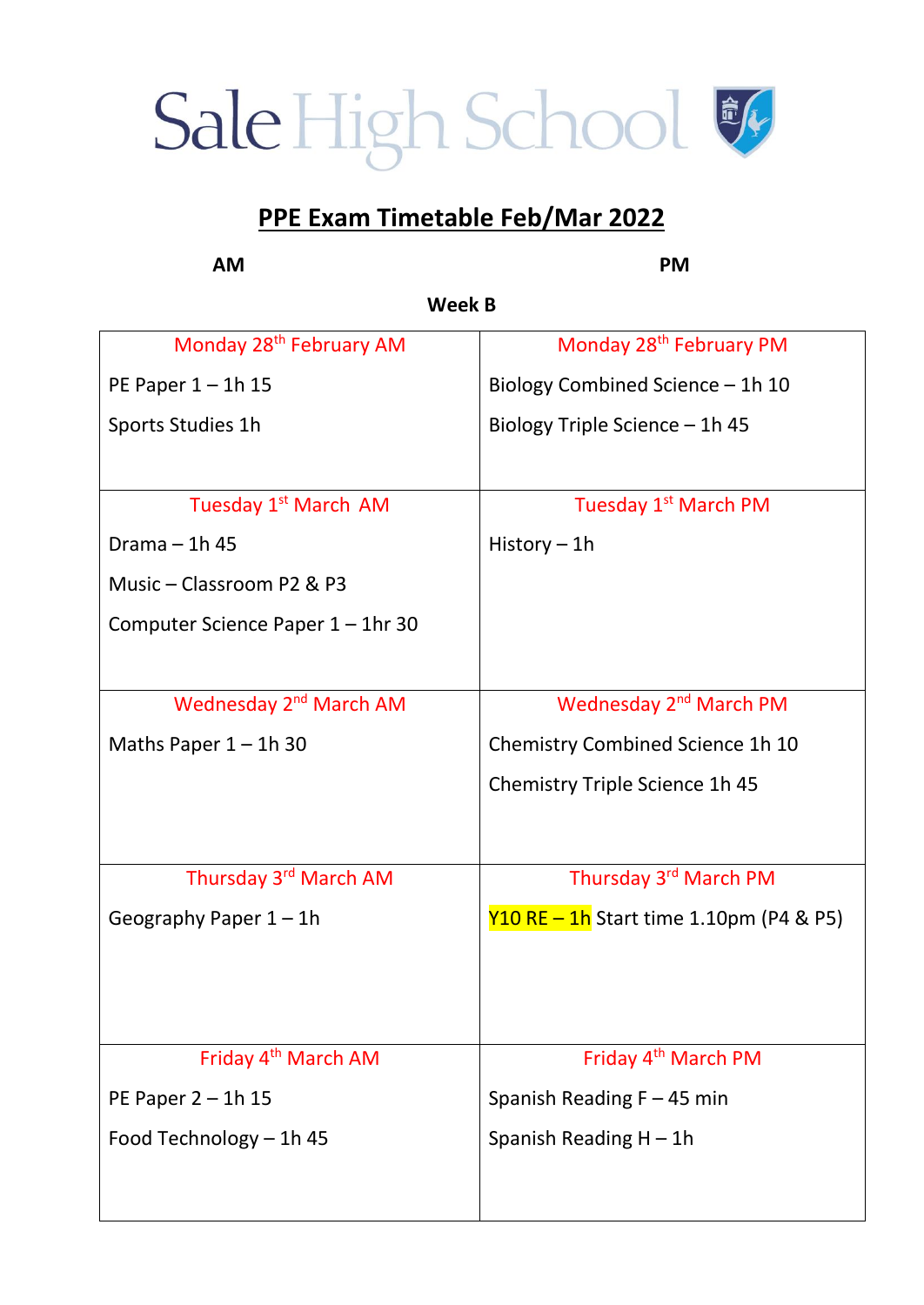### Sale High School &

#### **PPE Exam Timetable Feb/Mar 2022**

**Week A**  Monday 7<sup>th</sup> March AM Art – Classroom P1 & P2 Monday 7<sup>th</sup> March PM Physics Combined Science – 1h 10 Physics Triple Science – 1h 45 Tuesday 8th March AM Maths Paper 2 – 1h 30 Tuesday 8<sup>th</sup> March PM English – 1hr 45 Wednesday 9<sup>th</sup> March AM Spanish Writing  $F - 1h$ Spanish Writing  $H - 1$ hr 15 Wednesday 9<sup>th</sup> March PM Design Technology – 2 h Thursday 10<sup>th</sup> March AM Computer Science Paper 2– 1h 30 Thursday 10<sup>th</sup> March PM Friday 11<sup>th</sup> March AM Maths Paper 3 – 1hr 30 Friday 11<sup>th</sup> March PM Geography Paper 2 – 1hr

**AM PM**